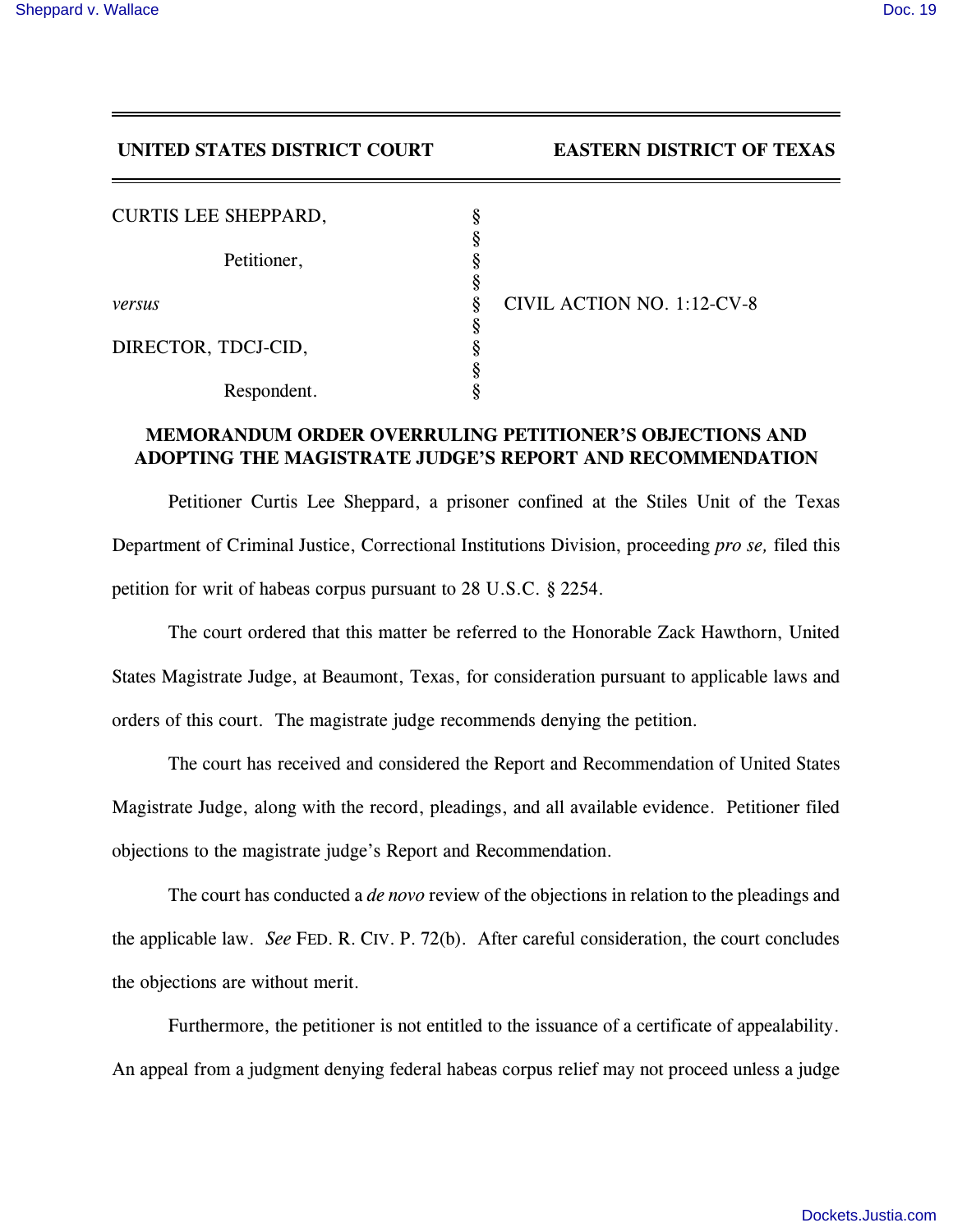issues a certificate of appealability. *See* 28 U.S.C. § 2253; FED. R. APP. P. 22(b). The standard for granting a certificate of appealability, like that for granting a certificate of probable cause to appeal under prior law, requires the petitioner to make a substantial showing of the denial of a federal constitutional right. *See Slack v. McDaniel*, 529 U.S. 473, 483-84 (2000); *Elizalde v. Dretke*, 362 F.3d 323, 328 (5th Cir. 2004); *see also Barefoot v. Estelle*, 463 U.S. 880, 893 (1982). In making that substantial showing, the petitioner need not establish that he should prevail on the merits. Rather, he must demonstrate that the issues are subject to debate among jurists of reason, that a court could resolve the issues in a different manner, or that the questions presented are worthy of encouragement to proceed further. *See Slack*, 529 U.S. at 483-84; *Avila v. Quarterman*, 560 F.3d 299, 304 (5th Cir. 2009). Any doubt regarding whether to grant a certificate of appealability is resolved in favor of the petitioner, and the severity of the penalty may be considered in making this determination. *See Miller v. Johnson*, 200 F.3d 274, 280-81 (5th Cir.), *cert. denied*, 531 U.S. 849 (2000).

Here, the petitioner has not shown that any of the issues raised by his claims are subject to debate among jurists of reason. The questions presented are not worthy of encouragement to proceed further. Therefore, the petitioner has failed to make a sufficient showing to merit the issuance of a certificate of appealability.

## **ORDER**

Accordingly, petitioner's objections are **OVERRULED**. The findings of fact and conclusions of law of the magistrate judge are correct, and the report of the magistrate judge is